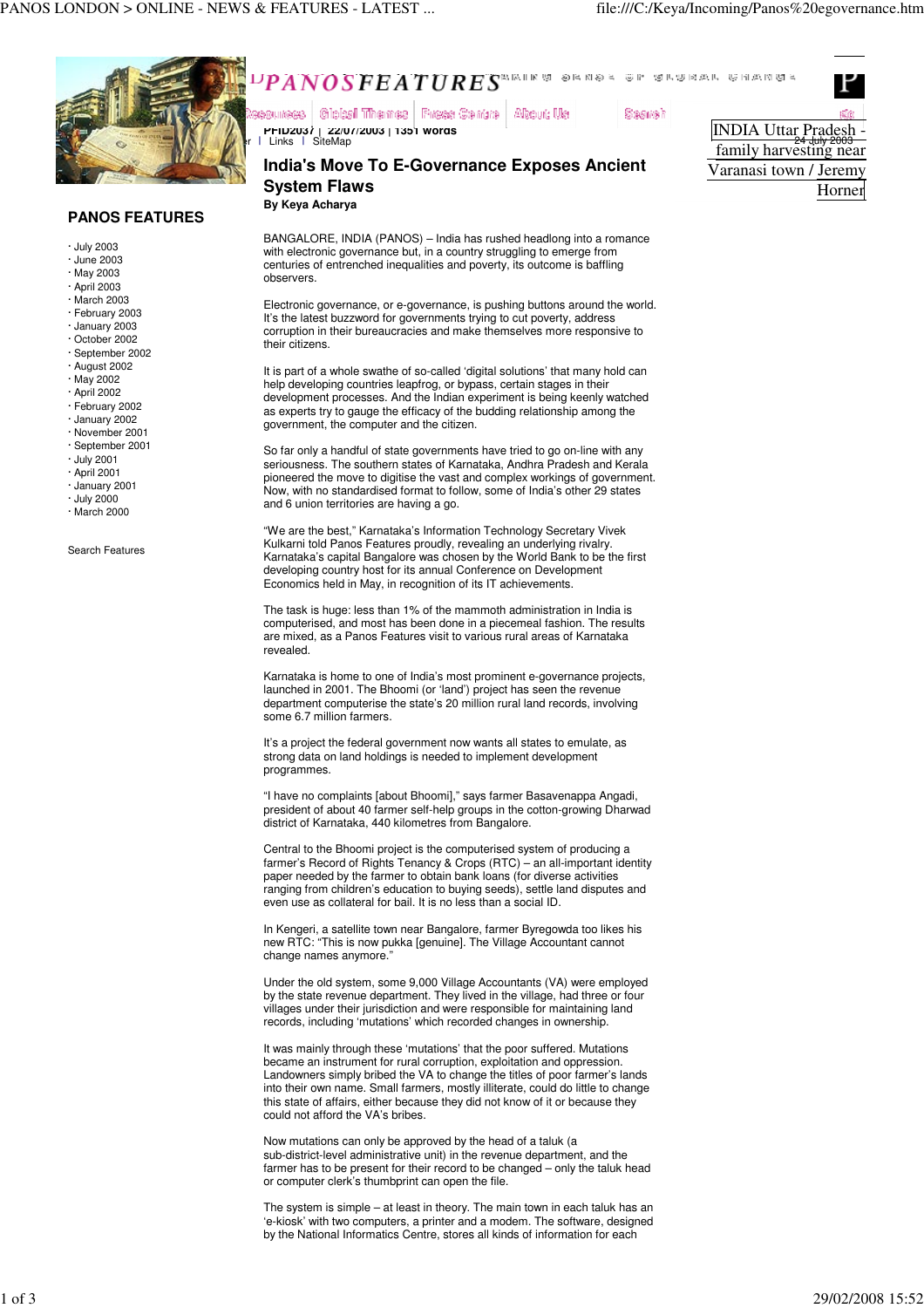villager, including the name of the landowner, history of previous ownership, and minute details of the land, including what other lands it borders, and how many trees and what type of soil it has.

In order to access either an RTC or a mutation record, a farmer only has to turn up at the kiosk and hand in an application to the clerk, who keys in the request and gives the print-out to the farmer after checking their identity.

The problems that arise have to do with the vast inequities that cut across the social, economic and cultural spectrum of India – although e-governance has gone some way to addressing corruption.

Mallaiah Prabhakar, director of Karnataka's treasury department, admits that IT cannot address fraud in primary data that is put online. The concern is echoed by GN Nagaraj, a prominent left-wing politician in Karnataka, who says the state government has not bothered to tackle fraudulent land records that went online in the Bhoomi project.

"In one district in north Karnataka where feudalism still prevails, 32 farmers' lands had been recorded in the VA's name prior to computerisation," Nagaraj says. "The man immediately sold the lot before Bhoomi began. I know of hundreds of such cases."

All e-governance projects needed to do, he says, was to tally old records from the 1950s with current records and identify excess lands which could have been distributed to those cheated and landless. "The administration has just hurried this through and India has lost an opportunity to replicate Bhoomi as an instrument of equity."

This criticism cannot be overlooked in a country where 34.7% of people live on less than US\$1 a day – the largest concentration of poor people in the world. It also goes into the heart of the view, held by many, that e-solutions cannot be effective in isolation from other social, economic and political solutions.

Ironically, while Bhoomi aims to help the poor, in regions like Bijapur in Karnataka, which has the highest demand for RTCs, it is the poor who appear to be struggling most with the new system.

"We spend Rs. 10 (\$0.2) as bus fare to reach the town from our villages and pay Rs. 15 (\$0.3) for an RTC. Sometimes it takes two days because the queue is so long. The VA was better," complains Mehboob Modi Patel.

Another farmer, Amsidda Irrappa Karnal, says, "I am illiterate. Who will help me fill up the application form [for the RTC] here?"

The project also fails to address gender inequality. Land ownership has long been a male bastion in India – in Karnataka women own just 12% of the land – and this is reflected in Bhoomi. Women in Dharwad district do not know of the new system.

Those from Kalakawatagi village in northern Karnataka say they have not seen their computerised RTC, issued free by the revenue department in 2001 for personal verification.

In Kolar Dsitrict, about 100 km from Bangalore, 42-year-old Pappamma, a feisty leader of some 200 women's groups, says she has visited the local e-kiosk several times to help women obtain RTCs. "But taluk officials themselves know little of the system and are in no position to even begin helping the women. They need training," she comments dryly.

These issues have opened up the debate on how best to use information and communication technologies to further development.

Dr Richard Heeks, an e-governance expert based in Britain's Manchester University, says, "At present, IT is reinforcing more than attacking inequality: men are benefiting more than women; the rich are benefiting more than the poor. The challenge is to create the conditions for 'reversing the polarities'; but that is a task for social movements more than computers.'

Bhoomi's pragmatic designer, Revenue director and Karnataka's first e-secretary Rajeev Chawla, dismisses these problems as system-vulnerabilities. "These are organisational flaps that can be corrected. What I want is someone to challenge me in Bhoomi's [technical] design – to show it won't work," he says.

There are other 'vulnerabilities.' Although the federal government is asking all states to emulate Bhoomi, Panos Features found that on the field, former Village Accountants are still very much around – being used for verifying mutations and other tasks. Chawla admits, "The VA cannot be erased completely from a system where his powers have been in existence for the last 150 years."

As to the illiteracy and gender issues, he says: "IT cannot be held responsible for solving all of India's problems."/PANOS

This feature is published by Panos Features and can be reproduced free of charge. Please credit the author and Panos Features and send a copy to MAC, Panos Institute, 9 White Lion St, London N1 9PD, UK. Email: